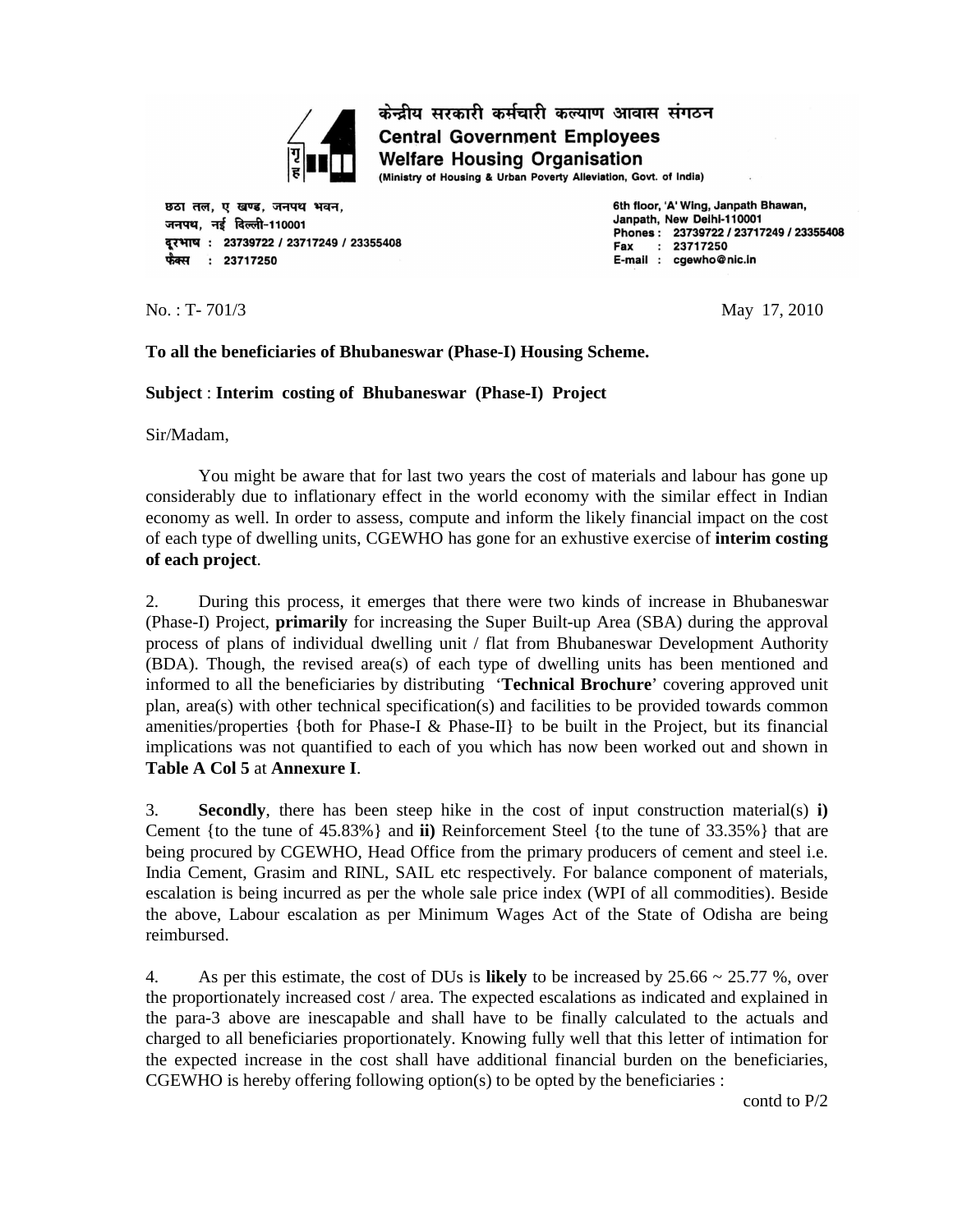**..2..**

**(a) Either**, beneficiary may opt to continue in the Bhubaneswar housing scheme and agree to pay the increased cost that will be finally computed and charged at the time of **6th instalment.**

#### **OR**

**(b)** Beneficiary may desire to opt out of the scheme. In that case, CGEWHO will process its refund by NOT deducting any '**Cancellation Charges**' as per para-26 of CGEWHO RULES governing the Bhubaneswar (Phase-I) Scheme and will pay interest @ 5% p.a. from the date of deposit of the respective amount along with the deposited amount. This offer will be valid till **15 July 2010. A**ny Withdrawal/Cancellation after **15 July 2010** shall be subject to deduction of 'cancellation charges' as per the CGEWHO Rules and without any interest as stated above.

5. The enhanced cost component **due to increase in area** will be called in two instalments i.e. 50% alongwith 4th instalment and balance 50% alongwith 5th instalments which was also shown in **Table B** of **Annexure I**. With regard to expected escalation on account of material & labour component as explained in para 3, the same shall be computed in actual and shall be called alongwith 6th and final instalment.

6. Kindly be informed that after initial and intermittant slowdown of progress, now the progress at site has been picked up and CGEWHO is likely to offer possession to all by **early 2011**. The 4th instalment is likely to be called shortly once progress is achieved.

Yours faithfully,

 (M Narayanan) Dy Director (Technical) for Chief Executive Officer

**Encl. : Annexure I**.